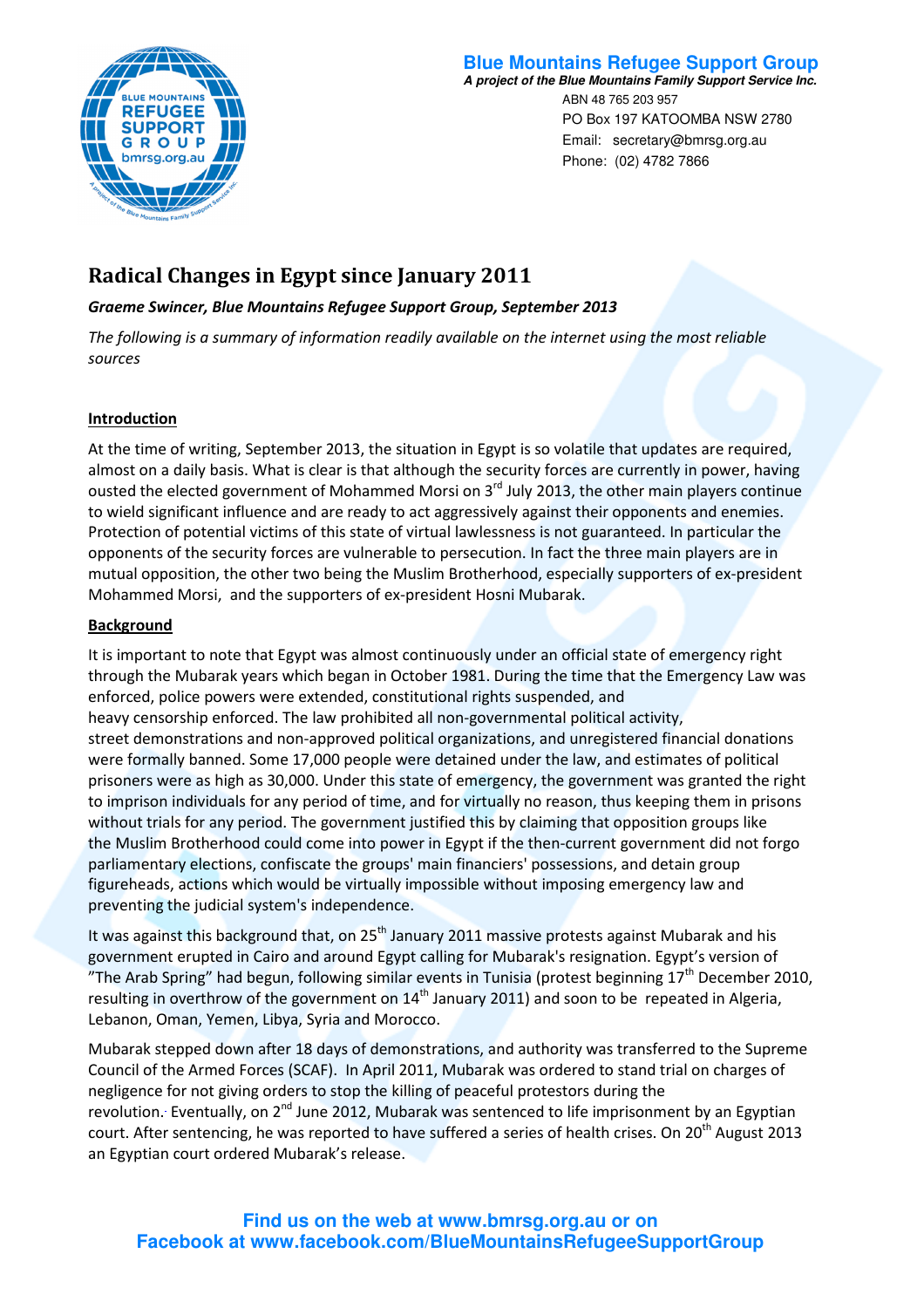

Meanwhile the SCAF dissolved the parliament and a parliamentary election to the People's Assembly of Egypt was held from 28th November 2011 to  $11<sup>th</sup>$  January 2012. The election was proclaimed the first honest national election of any sort held in Egypt since the overthrow of the monarchy in 1952. However, there were widespread complaints of irregularities and fraud. The main focus of the new elected parliament was to be the selection of the members of the Constituent Assembly of Egypt.

A presidential election was held in two rounds, the first on 23 $^{rd}$  and 24<sup>th</sup> May 2012 and the second on 16<sup>th</sup> and 17<sup>th</sup> June. On 18<sup>th</sup> June 2012 the Muslim Brotherhood declared that its candidate, Mohammed Morsi, had won. This was the first victory of an Islamist as head of state in the Arab world. It was the second presidential election in Egypt's history with more than one candidate, following the 2005 election. Morsi was sworn in on 30th June 2012.

#### **The last 12 months**

Morsi moved quickly to consolidate his power and on 22<sup>nd</sup> November 2012 he issued a constitutional declaration making his decrees and laws immune from judicial oversight, and dismissing the sitting public prosecutor, a move greeted with outcry and strikes by the judiciary.

On 30<sup>th</sup> November 2012 the Constituent Assembly produced a 234 article draft constitution, and this went to a referendum in December. It proved to be extremely controversial, attracting opposition from both left and right. Supporters argued that the recommended constitution would provide stability. However, most opponents argued that it was too favourable to the Muslim Brotherhood and that it did not grant sufficient minority rights. On the other side, the influential Salafi Front opposed it on the premise that it should have been based more closely on Sharia law.

The political struggle that ensued, combined with fuel shortages and electricity outages (seemingly orchestrated by Mubarak-era Egyptian elites, aiming to trigger military intervention) led to mass protests on 30<sup>th</sup> June 2013. The protests, which erupted across Egypt, called for the President's resignation. These were followed by the army's threat that if the protesters' demands were not met by 3<sup>rd</sup> July it would remove the democratically-elected government including Morsi and build a road map for the country, while insisting that it did not want to rule the country. The plan set up by the military included suspending the constitution, dissolving the parliament, and establishing a new administration headed by the chief justice.

On 3rd July 2013 Morsi was declared unseated by a council consisting of defence minister Abdul Fatah al-Sisi, opposition leader Mohamed ElBaradei, the Grand Imam of Al Azhar Ahmed el-Tayeb, and Coptic Pope Tawadros II. **A new caretaker president, Adly Mansour, was named immediately. Had been head of the Supreme Constitutional Court for just two days.** Ironically he was named by Morsi himself to Egypt's top judicial post, and this appointment then catapulted him into political power.

The term of the Morsi regime had lasted little over a year.

#### **Aftermath of the 3 July Coup**

- After toppling Mohammed Morsi the military immediately launched a massive crackdown on the Islamist movement, arresting 300 officials of Morsi's Muslim Brotherhood and shutting down Islamic TV networks. The interim council led by defense minister Sisi froze the Islamist-drafted constitution. The Brotherhood's supreme guide Mohammed Badie said "millions" of protesters would stay mobilised until Morsi's return.
- On 9th July caretaker President Mansour presented a charter for a political transition and promised fresh elections by early 2014 – rejected by the Brotherhood. On the same day liberal economist Hazem al-Beblawi was named prime minister. On  $16<sup>th</sup>$  July an interim government including no Islamist parties was sworn in.

# **Find us on the web at www.bmrsg.org.au or on Facebook at www.facebook.com/BlueMountainsRefugeeSupportGroup**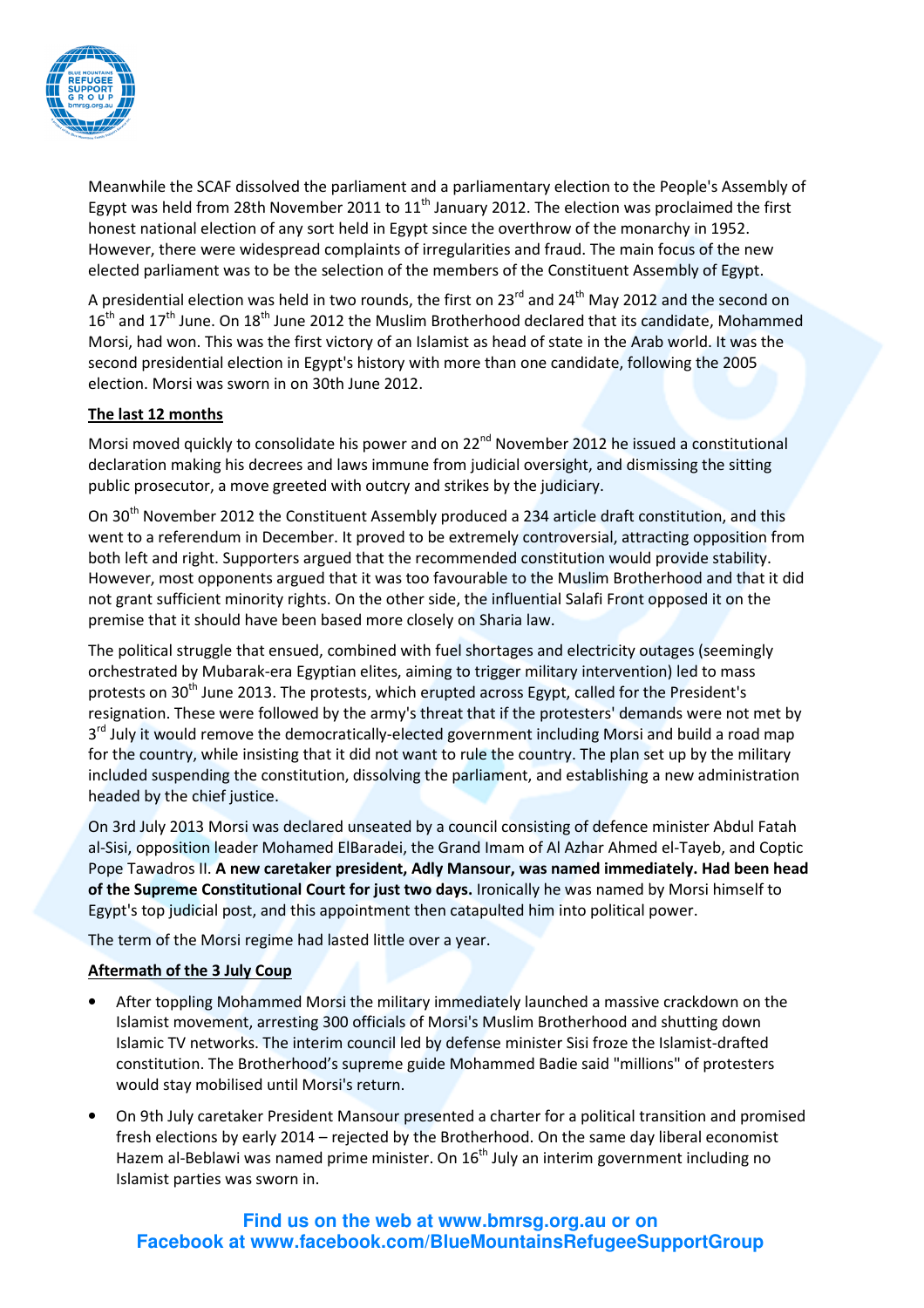

 $\overline{\phantom{a}}$ 

- Through July and August clashes escalated between Morsi opponents and the security forces and between supporters and opponents of Morsi. Members of the Muslim Brotherhood built camps around Cairo to sustain their opposition. But the military cracked down on the demonstrations, killing at least 72 protesters in one day in late July.
- Huge rival rallies were maintained across Egypt. Thousands of troops and police officers patrolled the streets of Cairo, tanks and armoured vehicles were deployed, and parts of the city were cordoned off. The death toll has now passed 1,000, with thousands more suffering injuries. The security forces and police have also suffered considerable losses.
- August  $25<sup>th</sup>$  was set as the opening date for the trial of six Muslim Brotherhood leaders for "incitement to murder". This provoked new expressions of outrage from Morsi supporters.
- Wednesday  $14<sup>th</sup>$  August has become famous as Egypt's deadliest day in recent history. The bloodbath in Cairo left 525 people dead and thousands wounded. The authorities declared a monthlong state of emergency and a curfew in several provinces, notably Cairo and Alexandria.
- That was the beginning of what has been called "Egypt's cruellest week".<sup>1</sup> On Friday 16<sup>th</sup> August almost 200 more people were killed across Egypt, including more than 20 of the crowd who had gathered in the the al-Fath mosque in central Cairo to combine Friday prayers with protest at the Wednesday massacres.
- Mohamed ElBaradei, a Nobel laureate and Egypt's leading liberal politician, resigned as interim vicepresident in protest over the violent tactics of the military and especially the  $14<sup>th</sup>$  August massacre of Islamists, but received strong criticism for his stand, even from former allies.
- Al Qaeda-inspired militants based in the Sinai have attacked security forces in the area almost daily. The army has responded with air and ground attacks.
- On 1<sup>st</sup> September, prosecutors referred Mohammed Morsi to trial on charges of inciting deadly violence. No date was set. The authorities have alleged that Morsi supporters are committing acts of terrorism and point to a string of attacks against churches and government buildings. Morsi's supporters deny their protests are violent or that they attack churches, accusing authorities of smearing their movement.
- A failed suicide bombing against the interior minister on 5<sup>th</sup> September and attacks on police in Cairo raised fears that militant violence may take hold beyond the Sinai.
- After a month of relative quiet, violence flared again starting with a raid on the central Egyptian town of Delga in Minya province, which was held by hardline Islamists for more than a month. Then, on 19<sup>th</sup> September, a police general was killed when Egyptian security forces stormed a village on the outskirts of Cairo on in the latest crackdown on "Islamist militants". Military and police vehicles surrounded Kerdassah in the shadow of the Giza pyramids after dawn, as police special forces deployed to confront "terrorists" in the village. Authorities slapped a daytime curfew on the village as they went door to door searching for 140 wanted men, including those behind a "massacre" in Kerdassah in which 11 policemen were killed on August 14, amid heavy gunfire.
- The crackdown was widened when on 23rd September a court ruling banned the Muslim Brotherhood and ordered the government to seize all its assets. The court's decision, which can be

<sup>&</sup>lt;sup>1</sup> Patrick Kingsley, the Guardian, Wednesday 21 August 2013 http://www.theguardian.com/world/2013/aug/20/egypts-cruellest-week-muslim-brotherhood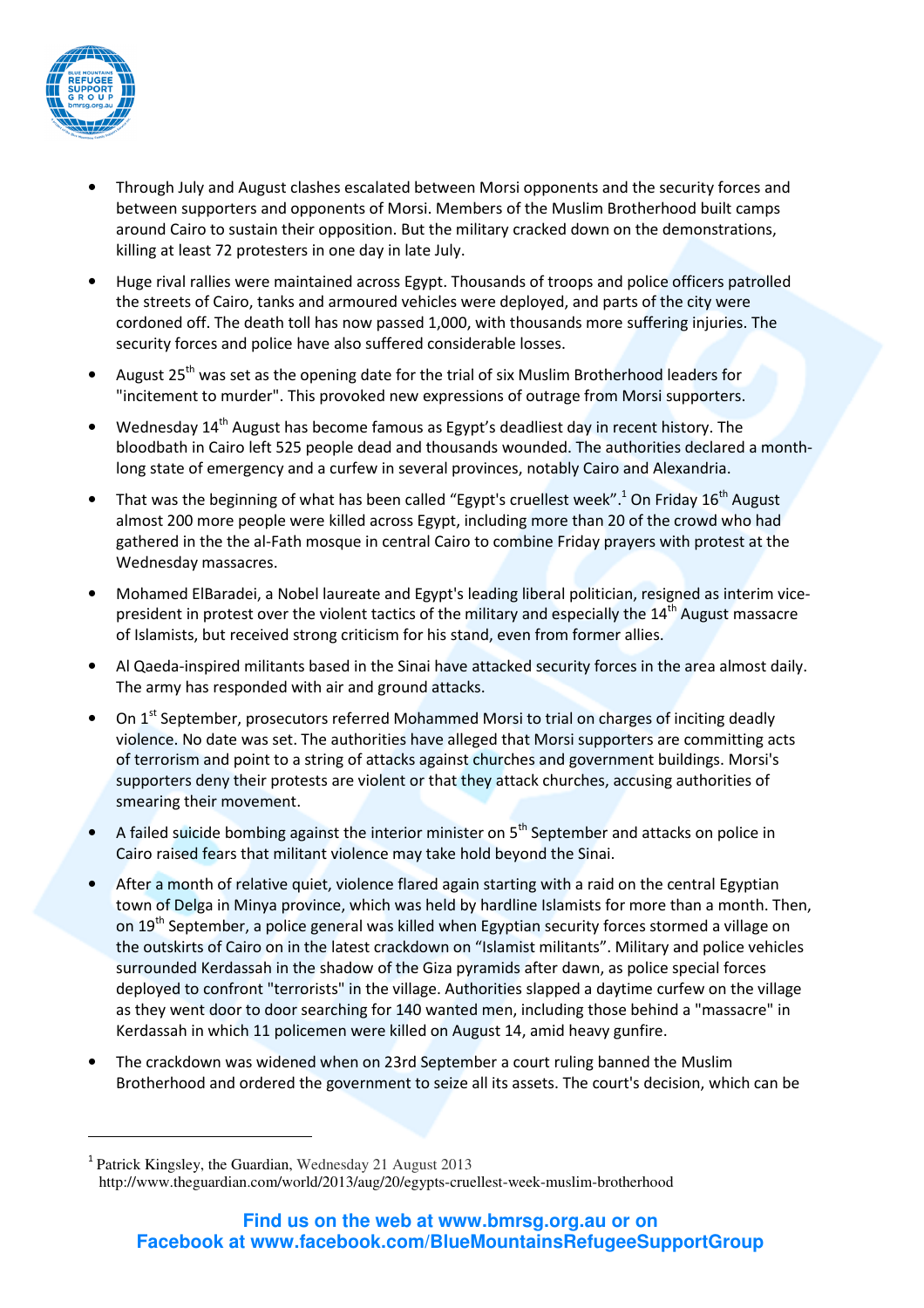

appealed, raises the possibility that some Brotherhood members will lose faith in peaceful resistance and take up arms against the government.

• More than 2,000 Islamists, mostly from the Brotherhood, have been arrested since the 3 July coup.

#### **Current Situation**

Egypt's state and private media now portray the Brotherhood as a terrorist group and an enemy of the state. Authorities installed by army chief Abdel Fattah al-Sisi have vowed to end the wave of "terrorism" which they attribute to Morsi supporters. "Security forces are pursuing their campaign in Kerdassah and will not stop until they clear [the village] of all terrorist and criminal elements," Interior Ministry spokesman Hani Abdel Latif told reporters.

Patrick Kingsley, the Guardian's Egypt correspondent, summarises:

"*The country is increasingly polarised between, on the one hand, those who believe their livelihoods and way of life were threatened under Morsi's incompetent and divisive presidency, and that his Muslim Brotherhood are violent traitors who must be destroyed – and, on the other, the Brotherhood and its dwindling Islamist allies, who remained camped in Cairo's streets after Morsi's ousting to defend his democratic legitimacy.* 

*The split is not even. Millions marched on 30 June to call for Morsi's departure, and the vast majority of the country is firmly behind the army who deposed him days later. But perhaps less than 25% of Egyptians now have strong Islamist leanings, if Morsi's quarter of the vote in the first round of last year's presidential elections is anything to go by."*

*Here and there, activists prominent from the 2011 uprising that toppled Hosni Mubarak reject this binary division and express disgust at both the new fascistic army-backed regime and the authoritarianism of Morsi's own government. Army rule may be counter-revolutionary, they argue, accompanied as it is by a return to favour of figures, institutions and policies that buttressed the Mubarak era. But so too was Morsi, who tried to co-opt corrupt state institutions, rather than reform them – and who had little interest in building consensus, reining in police brutality, or increasing social freedoms beyond those of his once-oppressed Islamist allies.* 

*Yet few share this nuance. Most so-called liberals have thrown their lot in with the army, since the current environment has forced almost everyone into a with-or-against-us mindset.*<sup>2</sup>

Kingsley goes on to despair of any prospect for short term improvement in the situation:

*"Amid the rhetoric about Islamic terrorism, few seem to recognise that most of the terrorising has in fact come from the state. The government justifies the state-sponsored violence as a necessary step towards avoiding civil war. But it does not seem to realise that its provocative brutality is the thing that makes such a horrific outcome more likely – further alienating and radicalising Islamists, and pushing some towards violence. (One commentator suggests that this may, in fact, be the state's desired outcome – a heightening of extremist violence, which gives the government more cover to increase their powers.) Similarly, few seem to have seen the irony in appointing a new cabinet whose primary objective is to fix Egypt's economy, but which has since given its full backing to the state massacres that have further frightened away the very investors on which a revived economy would depend.* 

*With the state seemingly unwilling to rein in its violence, the Brotherhood unlikely to curtail its street presence, and unwilling or unable to prevent its allies and harder-line followers from violence, the future looks utterly bleak."* 

 $\overline{\phantom{a}}$ 

<sup>&</sup>lt;sup>2</sup> Patrick Kingsley, op cit.